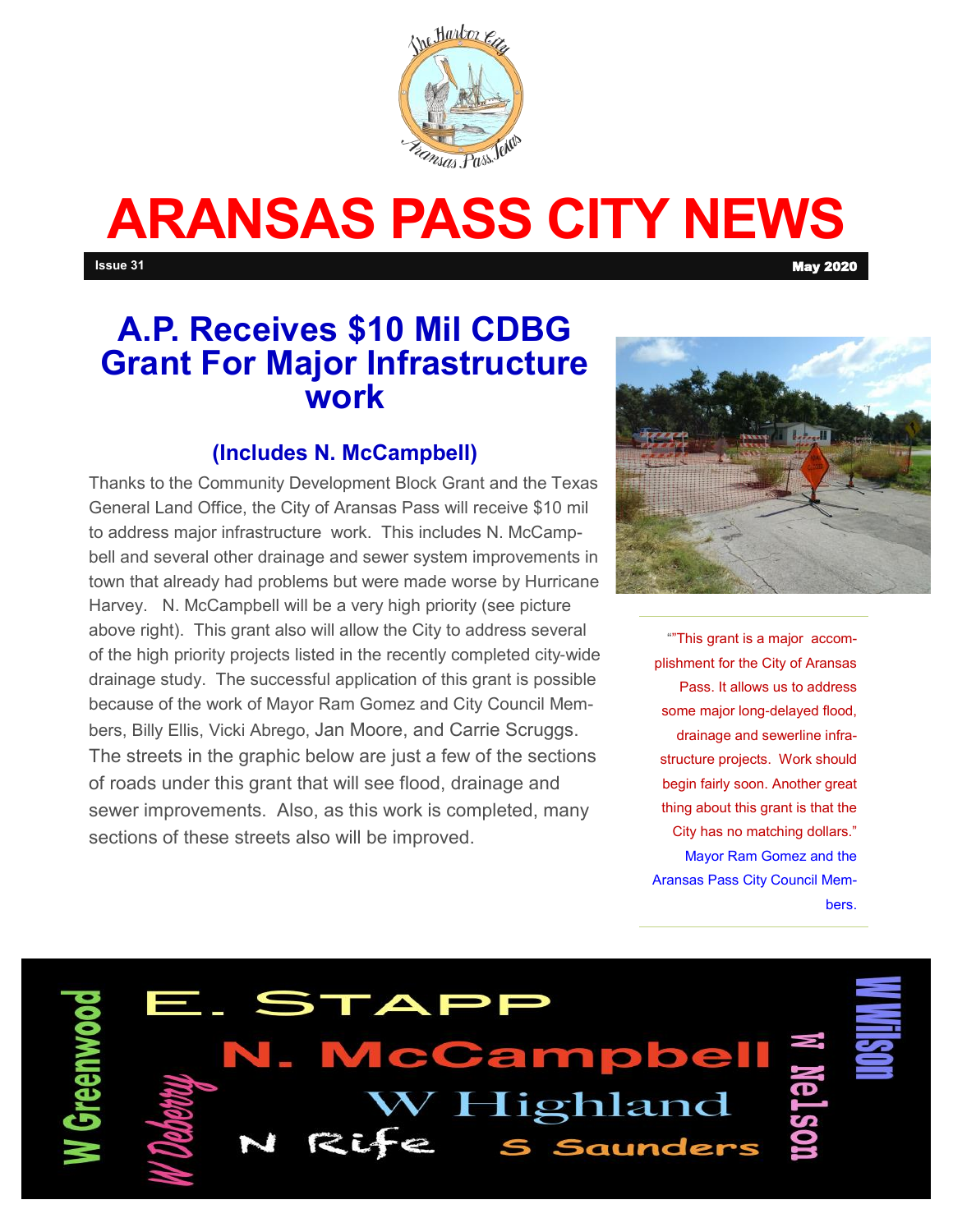

# **Conn Brown Harbor Bid Awarded**

The City received a nearly \$5 mil grant from the Economic Development Administration (EDA) to build new roads at Conn Brown Harbor with an adjoining biking/walking path. The project now is designed so we requested bids from construction companies to do the actual work. The low bid was Haas-Anderson Construction, LTD with a total bid of \$5,390,093.65. It was decided to go with asphalt paving for the roads and adjoining walking/biking trail. This allowed the City to accept all of the potential alternates (additional and related work) including a water-line loop, an overlay of the parking lot at Harbor Point Park and lighting along the length of the new roads and walking/biking trail. See above drawing.

This project also includes a large traffic roundabout at the entrance to Conn Brown Harbor where Allen, Bigelow and Huff meet.

## **Harbormaster Bldg Destroyed by Harvey To Be Rebuilt**

The City's Harbormaster Bldg was blown away by Hurricane Harvey. FEMA has agreed to build another. The site for the Harbormaster building can be seen below, which is just South of the Boat Barn at Conn Brown. The total Grant is \$623,792. We anticipate requesting bids very soon since FEMA has given the green light for this project.

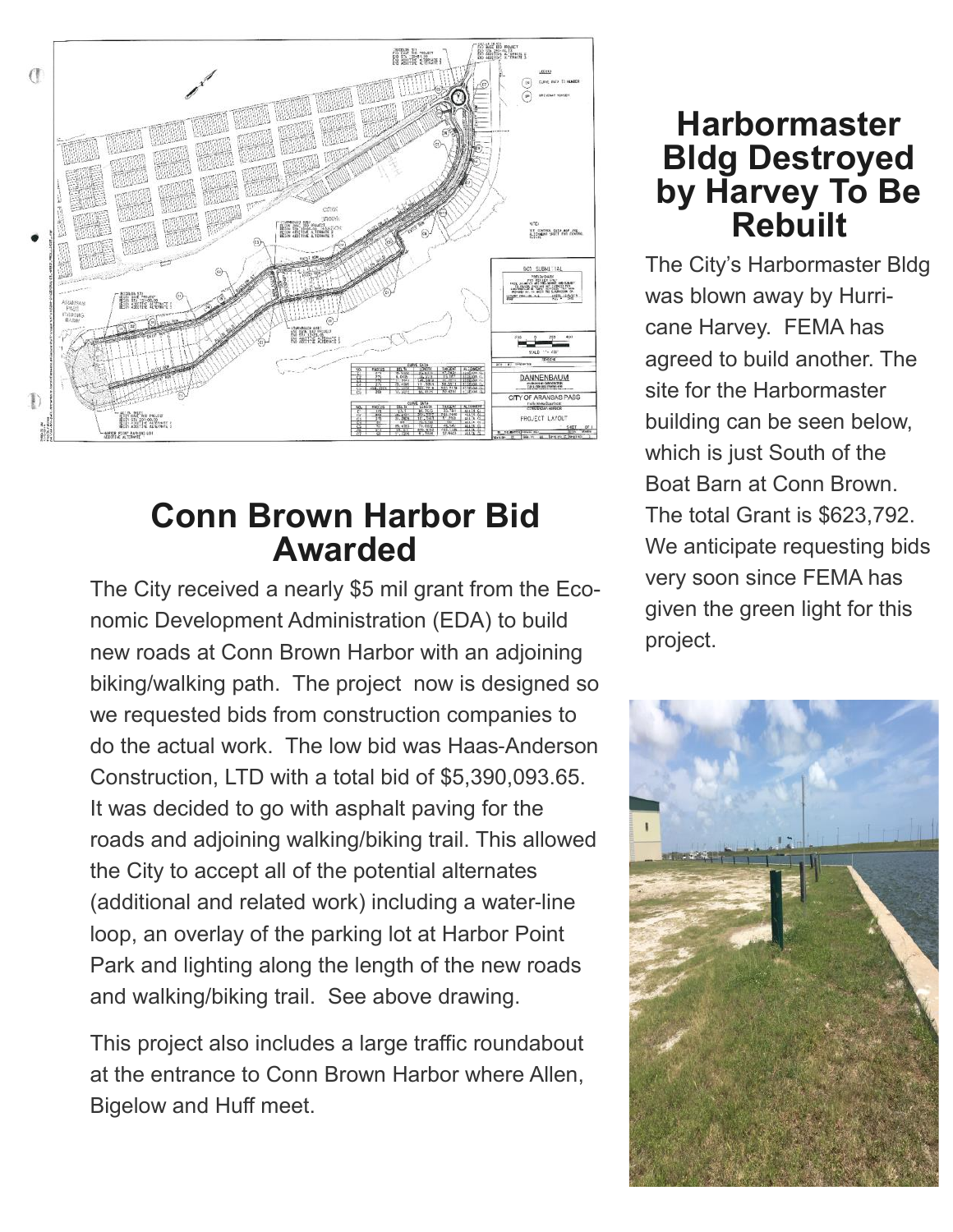#### **Contact us**

Aransas Pass City News is published by the City of Aransas Pass, Tx. If you would like to subscribe or unsubscribe contact:

gedwards@aptx.gov

## WHO ARE YOUR MAYOR AND CITY COUNCIL MEMBERS?

- 1. Mayor Ram Gomez
- 2. Carrie Scruggs-Place 1
- 3. Billy Ellis—Place 2
- 4. Mayor Pro-Tem Jan Moore - Place 3
- 5. Vicki Abrego –Place 4

City Hall Address

600 W. Cleveland **Blvd** 

Aransas Pass, TX

78336

361-758-5301

 $\frac{1}{2}$  ,  $\frac{1}{2}$  ,  $\frac{1}{2}$  ,  $\frac{1}{2}$  ,  $\frac{1}{2}$  ,  $\frac{1}{2}$  ,  $\frac{1}{2}$  ,  $\frac{1}{2}$ 

The Marshall Lane Paving project is complete, This was a partnership between the City and San Patricio County.. See be-





## **Aransas Pass Gets Grant For Much Needed Generators And Pumps**

The Texas Division of Emergency Management (TDEM) has awarded a grant to the City of Aransas Pass for \$1,597,500. This grant will cover two back-up generators and 25 Dri-Prime back up pumps for use on critical infrastructure throughout the City. The generators will be installed at one of the city buildings and at one sewer lift station. The Dri-Prime pumps (see picture above) will be installed at 23 sewer lift stations and two storm water pump stations. The purpose of this equipment is to ensure continuity of basic services, including water and sewer, as well as public safety, in the event of a power failure during severe weather.